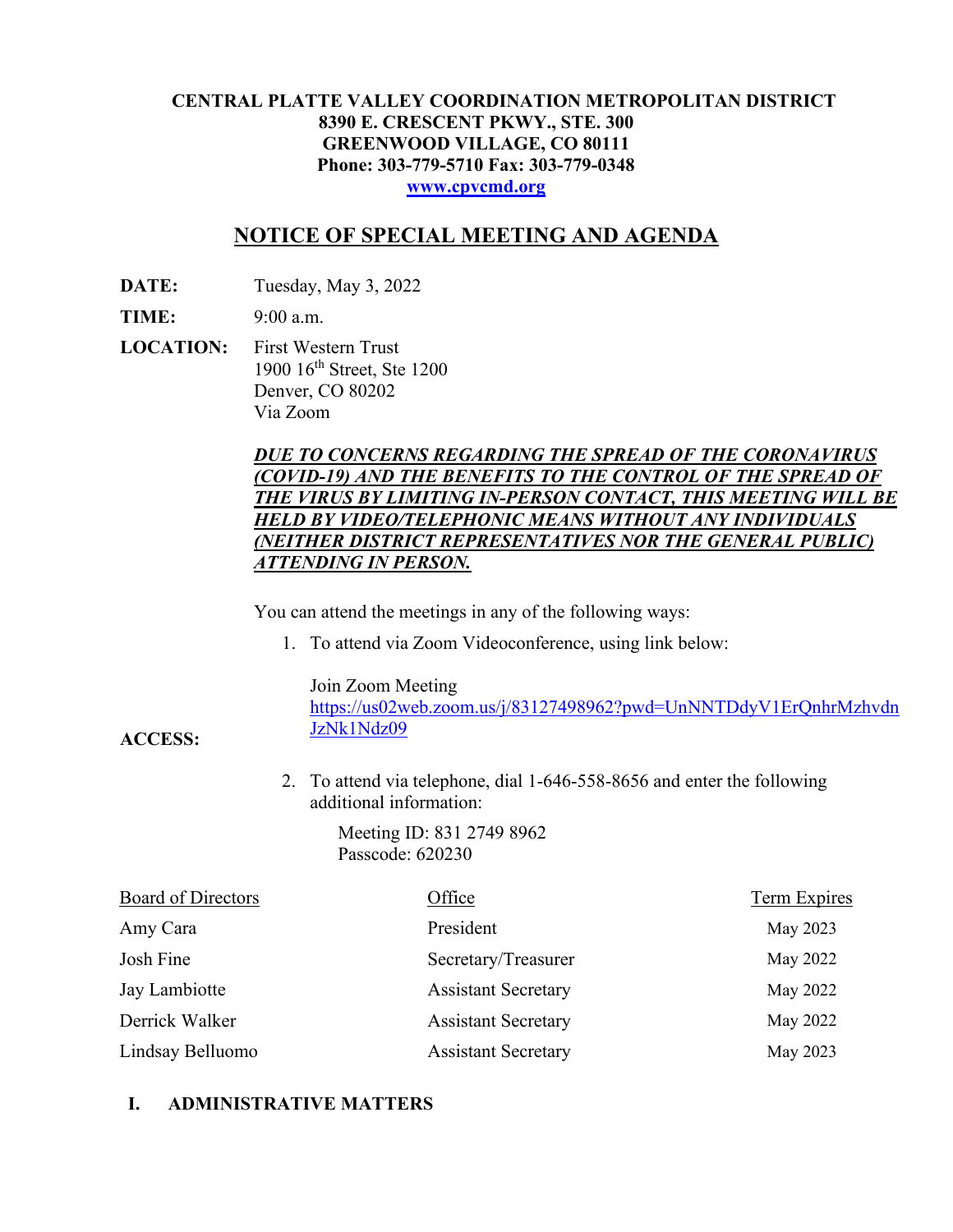- A. Call to order and approval of agenda.
- B. Present disclosures of potential conflicts of interest.
- C. Confirm quorum, location of meeting and posting of meeting notices.
- D. Public comment.

Members of the public may express their views to the Board on matters that affect the District that are otherwise not on the agenda. Comments will be limited to three (3) minutes per person.

## **II. CONSENT AGENDA**

- A. Review and consider approval of the minutes of the April 5, 2022 Special Meeting (enclosed).
- B. Accept March 31, 2022 Financial Statements and Cash Position Report (enclosed).
- C. Approve current claims (enclosed).
- D. Accept Weekly Security Report from DDP BID (enclosed).
- E. Accept Monthly Millennium Bridge and Union Gateway Bridge Elevator Report from Stealth Monitoring (to be distributed).
- F. Other.

## **III. FINANCIAL ITEMS**

- A. Review and consider approval of 2021 audit (enclosed).
- B. Other.

## **IV. MANAGER ITEMS**

- A. Safety coordination efforts and updates:
	- 1. Activation.
		- i. Update on DDP coordination/kiosks.
		- ii. Events update:
			- a. Music series.
			- b. Events (enclosed).
			- c. Partnerships/resident communications/PR.
			- d. Fence configuration (enclosed).